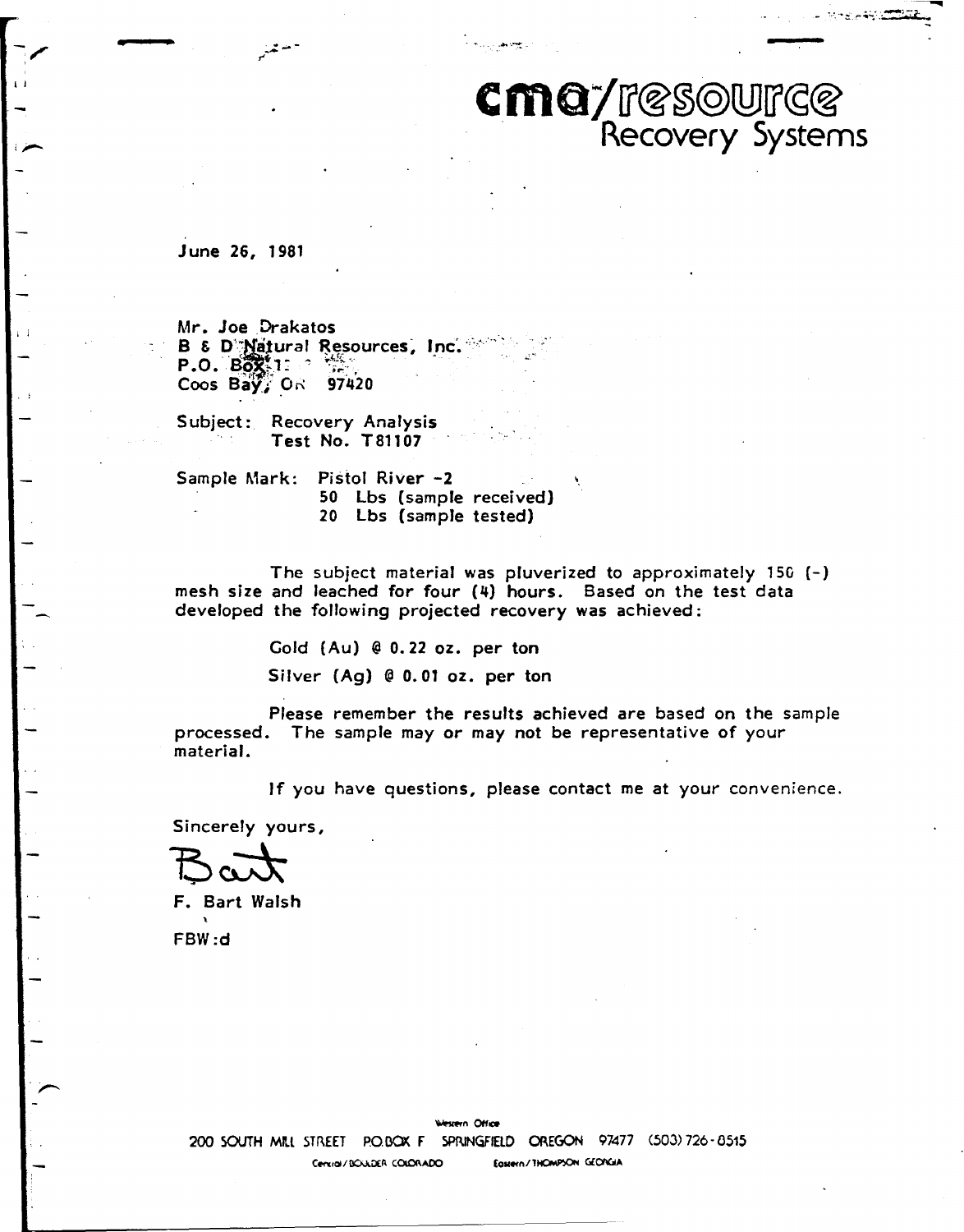

P. O. BOX 1080 PHONE: Area Code 208 783-1211

Kellogg, Idaho 83837 January 31, 1984

Mr. Fritz saust 806 Southeast Pine Street Roseburg, oreqon 97470

Dear Fritz:

I am sorry it took so long to send this, but I had to remind Wayne to write up the test we made in his lab on December 7, 1983 so that we both could have a copy.

I am including my sample data along with assay results of samples collected by me.

All the data is very negative for gold and silver, therefore, we assume there is no precious metal values of economic importance on your property or surrounding properties.

Sincerely yours,

**SUNSHINE MINING COMPANY** 

George w. Sintay senior Exploration Geologist ..

/g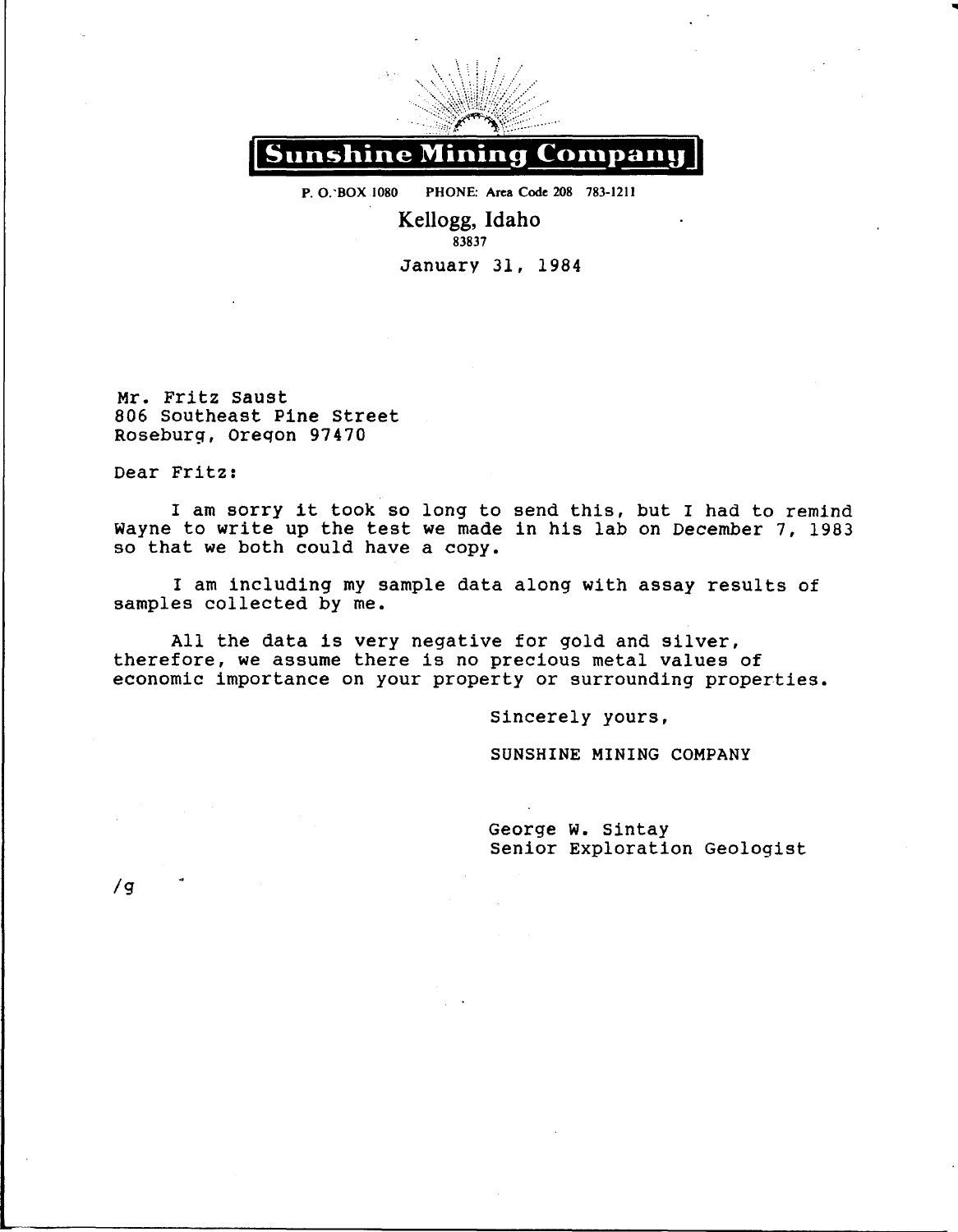$P.O.$  BOX 926  $-$  308 NORTH TAYLOR OSBURN, IDAHO 83849 Phone (208) 556-1593

January 25,1984

George Sintay Sunshine Mining Company P.O. Box 1080 Kellogg, Idaho 83837

Re: Au Leach Tests (Fritz Saust)

Dear George,

The following is a brief summary of the Gold Ore Leach testing done at the Silver Valley Labs on December 7, 1983 for Sunshine Mining Co. and Mr. Fritz Saust from Roseburg, Oregon.

The equipment and "chemistry" was provided by Mr. Saust. The equipment consisted of a home made stirrer in a five gallon plastic bucket. It was satisfactory to do the job required. The "chemistry" consisted of a proprietary solution of Cyanide and Ammonia. The exact formula and components are unknown to us.

The "chemistry" was diluted 1:4 with Deionized water and 30% Hydrogen Peroxide was added at a rate of 1 ml for each 1000 ml of diluted solution. This was the instructions given by Mr. Saust.

Your samples numbered 11971 to 11975 inclusive were composited equally by weight. Also, your samples numbered 11979, 11991, 11992, 11993 were composited and tested as a Control.

A 5000g split and a 250g split of the first composite and a 250g split of the second composite were each mixed with the diluted "chemistry" one to one weight to volume. The Large sample was agitated with their equipment and the small splits were agitated with magnetic Lab stirrers. Samples were taken every 30 minutes for two hours and then one per hour for three hours.

After all tests were completed the samples were analyzed for gold and silver on an IL Video 22 AA using SH background correction. No gold or silver was detected in any of the sample solutions. Detection Limits are <.1 ppm gold and silver in solutions.

The conclusion of all of this is that the "chemistry" is ineffective in extracting gold or silver from the ore provided. It is also noted that prior assaying of the samples used to make up the first composite failed to detect any gold in the ore. However, the samples used to make up the second composite had minor amounts of gold present.

Yours truly,

rours crucy.<br>'Nayme R. Sorensen

WRS/cb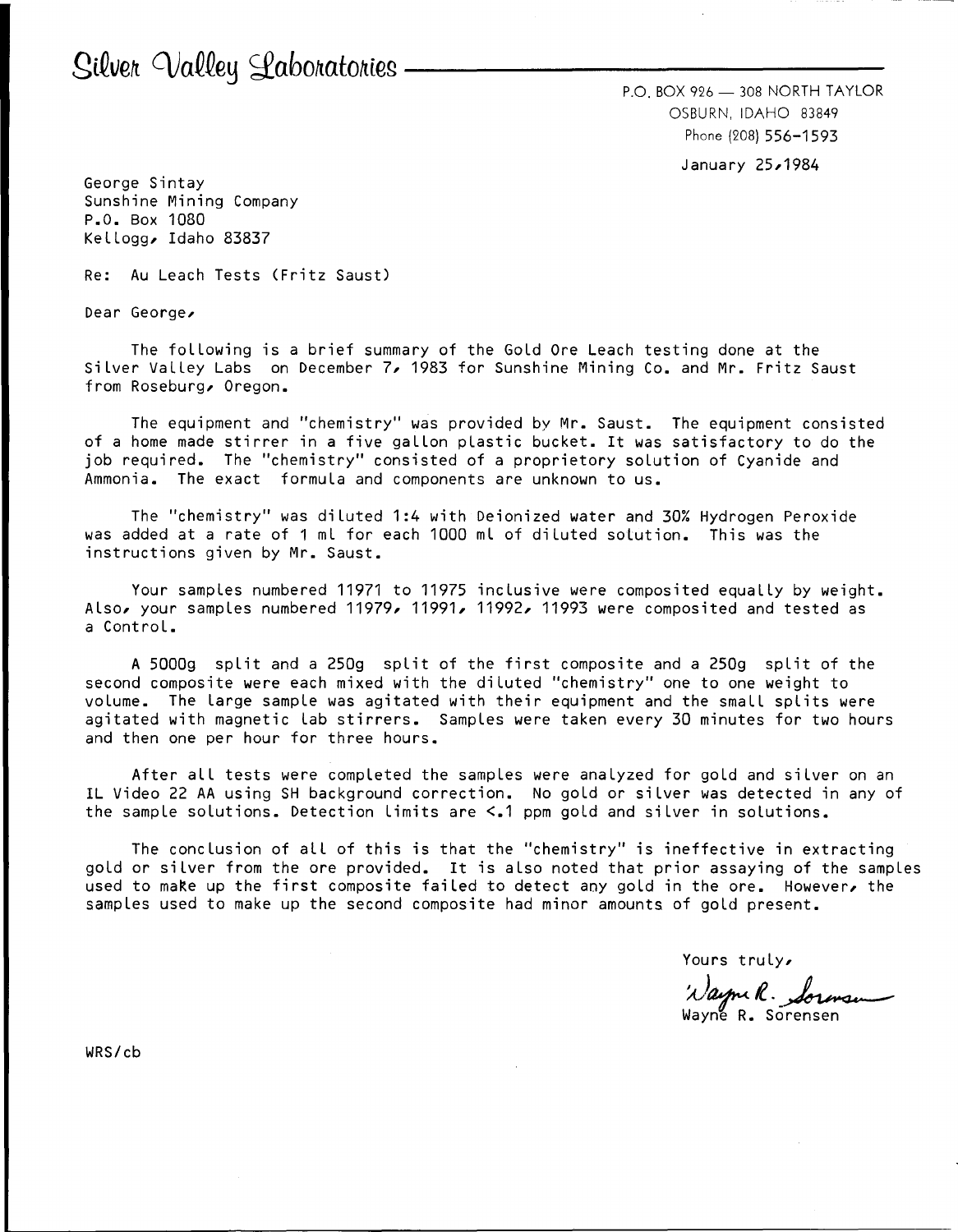

**MEMORANDUM** 

November 28, 1983

To: Gary L. Ojala

From: George w. Sintay

Re: Pistol River Claims

## **SUMMARY**

The Pistol River claims are staked over the old mine called West's Mine, a gold mine worked on in the 1930's and 1940's. small shaft was excavated in a silicified zone carrying low grade gold values. In 1980, the present owners trenched the area in the vicinity of the shaft with several trenches. These trenches the vicinity of the shaft with several trenches. were sampled and the samples analysed, indicating high gold values. Apparently, several chemists have attempted to ext: Apparently, several chemists have attempted to extract gold from different samples with various degrees of success or failure.

In 1982, Gold Dome Natural resources, Inc. tried *to* go the limited partners route, but failed.

The author sampled the property, and after using four extraction methods through the Silver Valley Lab has failed to extract any meaningful gold values. There is no gold ore on the property.

## **SCOPE OF REPORT**

- The reason for investigating the Pistol River claims was to determine the potential it had as a precious metals deposit for gold.
- The field portion of the investigation took only one day while the analytical portion took several days.
- The author has sole responsibility of the report.
- Maps will be a part of the report.

# **LOCATION AND ACCESS**

The property lies on the crest of a long north-south trending ridge in the west half of the northwest quarter of section 31, Township 37 south, Range 13 West, in curry county, Oregon. To gain access from Gold Beach, Oregon, travel south 1 and 1/2 miles to the Hunter creek turnoff, then east along Hunter creek for 4 and 1/2 miles to the end of the pavement, turn south on the Little South Fork road and follow for 8 miles to the top of the ridge. The mine is located approximately 1 mile north on the The mine is located approximately 1 mile north on the ridge road. on the USGS, fifteen minute serious,topographical map, this mine is noted as West's Mine.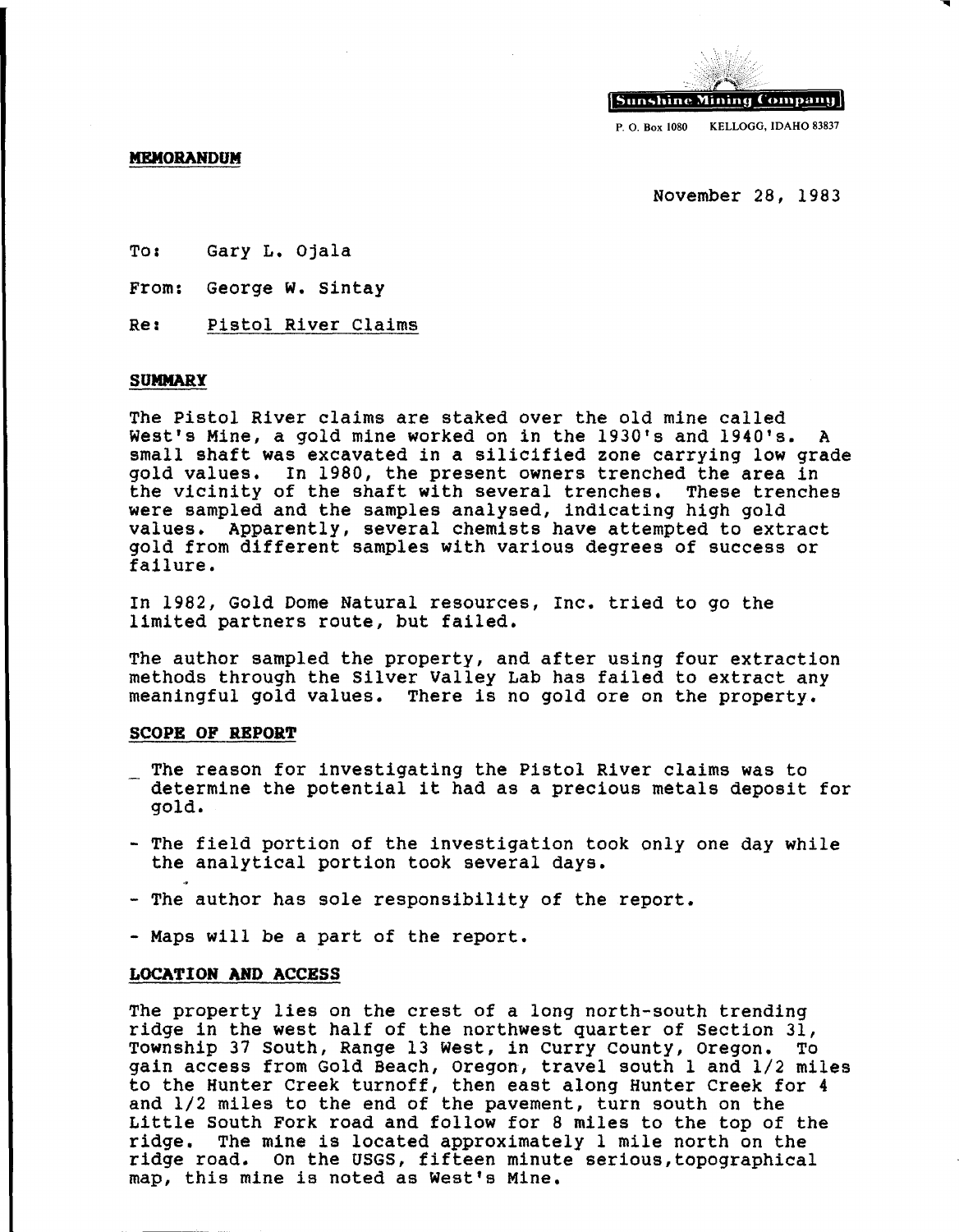**Sunshine Mining Company** 

The claims are on top of a long ridge that has very little relief in a north/south direction but has steeply incised valleys on the east and west slopes. Along the ridge, the Pacific ocean is easily visible to the west seven miles airline from many points on the claims 2000 to 2300 foot elevation. Because of the claims proximity to the Pacific ocean, the climatic conditions are moist and temperate with 60 to 80 inches annual rainfall.

## **PROPERTY**

Four unpatented placer mining claims called Ocean View, Peg Leg,<br>Gerard, and Gerard #2 were staked in 1980. In 1981, the same<br>four claims were staked as unpatented lode mining claims. Each four claims were staked as unpatented lode mining claims. claim comprises twenty acres, more or less, all being adjacent comprise a block of eighty acres located on the west half of the northwest corner of section 31, Township 37 south, Range 13 west. The land occupied by the claims is Bureau of Land Management administrated, United states Government property.

Each registered owner of the four claims is a different person and each owner owns both placer and lode mineral rights to his claim. They are as listed below:

|           | Ocean View - Frosina G. Drakatos |
|-----------|----------------------------------|
| Peg Leg   | - Edward R. Sherwood             |
| Gerard    | - Joseph M. Drakatos             |
| Gerard #2 | - Anna Drakatos                  |

The company, Gold Dome Natural Resources, Inc. controls the lode and placer mineral rights and is the beneficial owner of the four unpatented placer mining claims and four unpatented lode mining claims.

There are no facilities or equipment on the property. With the exception of one shallow inclined shaft and a few dozer trenchs, the property is a raw prospect.

## **HISTORY ARD PRODUCTION**

Historically known as the West's Mine, and local heresay relates that in the 1930's and 1940's two individuals worked the mine at<br>various times sinking a shaft some thirty feet or more. Work various times sinking a shaft some thirty feet or more. Work below this level is unknown because of flooded conditions. later years, this property became part of the Red Flats property under the ownership of the Red flats Nickel Corporation. Dennis Winn, president of Red Flats Nickel corporation, indicated to the author that a few years ago he let Edward R. Sherwood, co-owner of the Gold Dome Natural Resources, Inc., have the west half of th northwest corner of section 31. Red Flats Nickel corporations owns unpatented mining claims north and east of the Pistol River claims.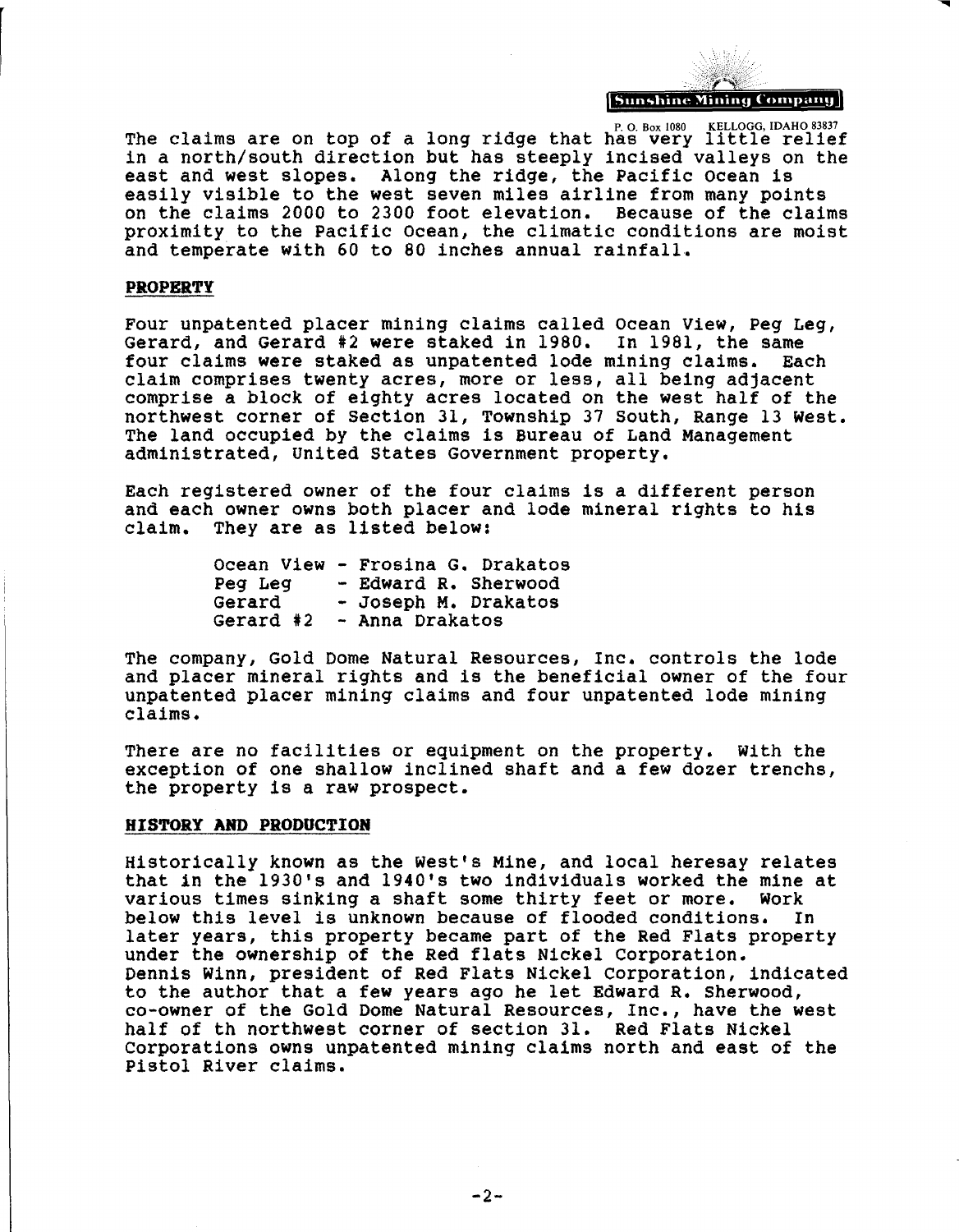

P. O. Box 1080 KELLOGG, IDAHO 83837 In 1981, Gold Dome Natural Resources, Inc. dug several trenches<br>in the vicinity of the old shaft with heavy equipment. In 1982, in the vicinity of the old shaft with heavy equipment. Gold Dome Natural Resources, Inc. hired sawyer Consultants, Inc. to make a geological evaluation of the Pistol River property. Mr. sawyer himself made the evaluation, sampling the trenches and other areas.

#### **PRICE AND TERMS**

sunshine Mining company is *to* submit an offer. Last year Gold Dome Natural resources tried to go the limited partnership route but failed.

## **GEOLOGIC SETTING**

The Pistol river claims are at the southwest edge of a large area<br>of nickeliferous laterite. These laterites rest on weathered These laterites rest on weathered<br>te and serpentine. The ultrabasic ultrabasic bedrock, peridotite and serpentine. rocks are part of the Josephine peridotite intrusive that makes up a large portion of the rock mass in southern Oregon and northern California. The laterite is only present when peridotite and serpentine are directly below and in many cases such as on the Pistol River claims it occupies space over the peridotite and serpentine as a thin veneer of red soil.

The ultrabasic rocks have intruded up through the Colebrooke schist and other older rocks. Both the schist and ultrabasic rocks are now part of a thrust plate lying over the younger<br>Dothan and Otter Point Formation. There are some questions in Dothan and Otter Point Formation. some instances, as to the sequence of events that took place to allow the older Colebrooke schist and ultrmatic rocks to be thrust over the younger Dothan and otter Point Formation. Generally accepted, is that through a complex system of faulting, older rocks in overlying plates have been displaced in a west to northwesterly direction in relation to the younger underlying rocks in plates that have been displaced in a east to southeasterly direction.

## **LOCAL GEOLOGY**

In the vicinity of the old shaft and dozer cuts, the rocks are serpentinites and are covered with a thin veneer of laterite soil about one foot deep. In and near the shaft, the serpentinites have been altered by silicification with the introduction of quartz stringers and blebs. The silicified rocks are much harder than the ordinary serpentinites. Iron red stain is present, caused from the oxidation of pyrite in the silicified rocks.

on the northern part of the claims, rocks visable in an old road cut that has been eroded by a stream of water are mostly serpentinites with the exception of a thin layer of tuff about three foot thick, lying in contact with the serpentine and just below a thin layer of soil.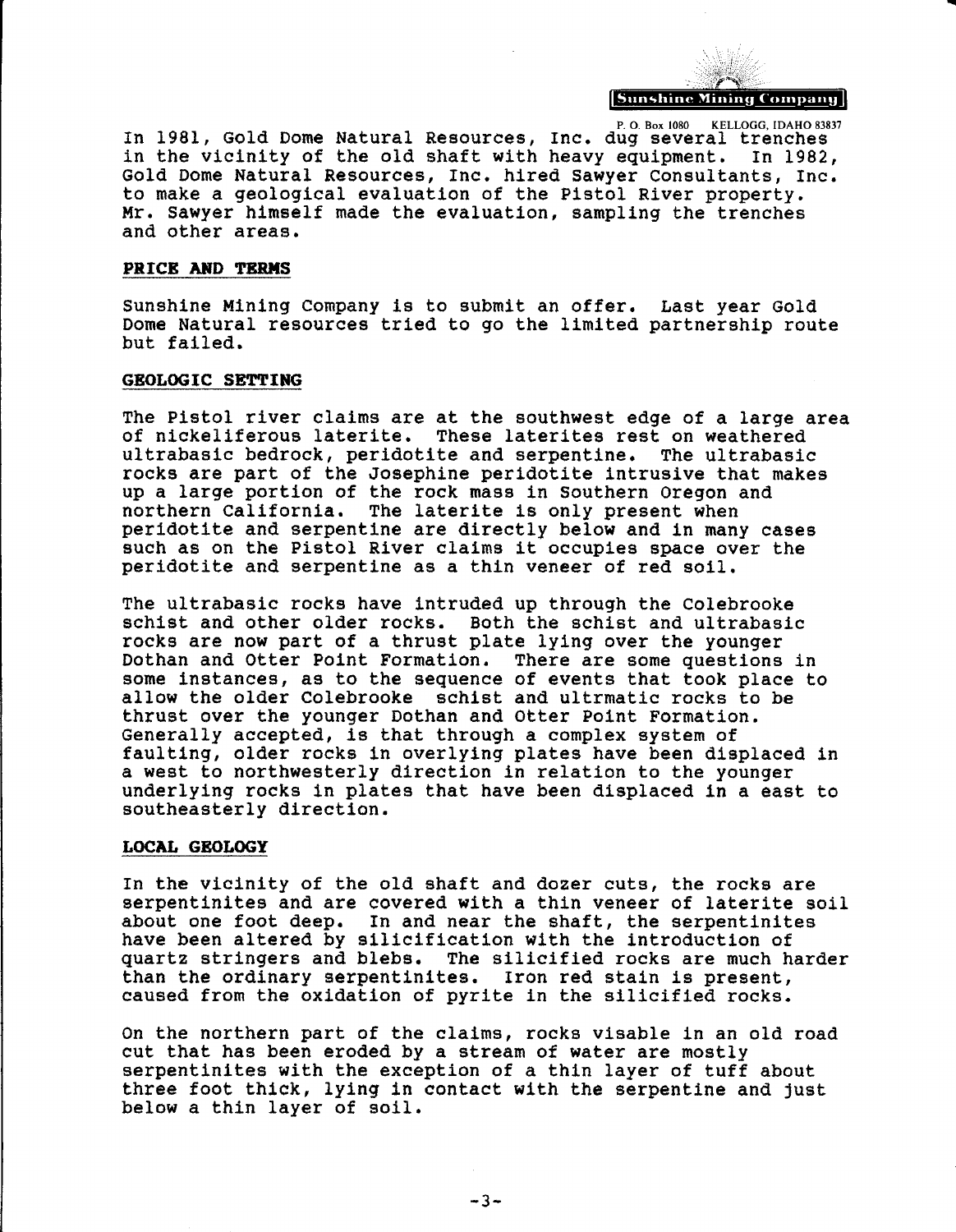

P. 0. Box 1080 KELLOGG, IDAHO 83837

## **SAMPLING AND ANALYSIS**

Because of the various results of different chemist in the past analysis of samples from this property, the author selected five, 50 pound and three, 10 pound samples to be tested by four<br>different analytical methods to make sure if there was any gold in the rocks, one of these methods would surely extract the gold. All samples from the property were given the standard fire assay and all were assayed by chemical extraction, then fired and results run through the atomic absorption process. All samples were amalgamated and two samples were given cyanide leach tests for gold extraction. None of the above methods were successful in extracting ore grade gold from the samples analyzed, in fact,<br>very little gold was found to be present in the samples. (see very little gold was found to be present in the samples. assay data sheets)

## **EXPLORATION POSSIBILITIES**

None.

## **RECOMMENDATIONS**

No further work be done unless the following:

If they, Gold Dome Natural Resources, Inc., want sunshine Mining company to use their extraction system they must tell sunshine what it is so that Sunshine's chemist can duplicate Gold Dome's results in recovering gold or duplicate Silver Valley Lab results and find no gold.

## **RECAPITULATION**

Eight samples were cut on this property, five 50 pound samples and three 10 pound samples, for analysis. These samples were analysed using four different methods. All methods gave negative results.